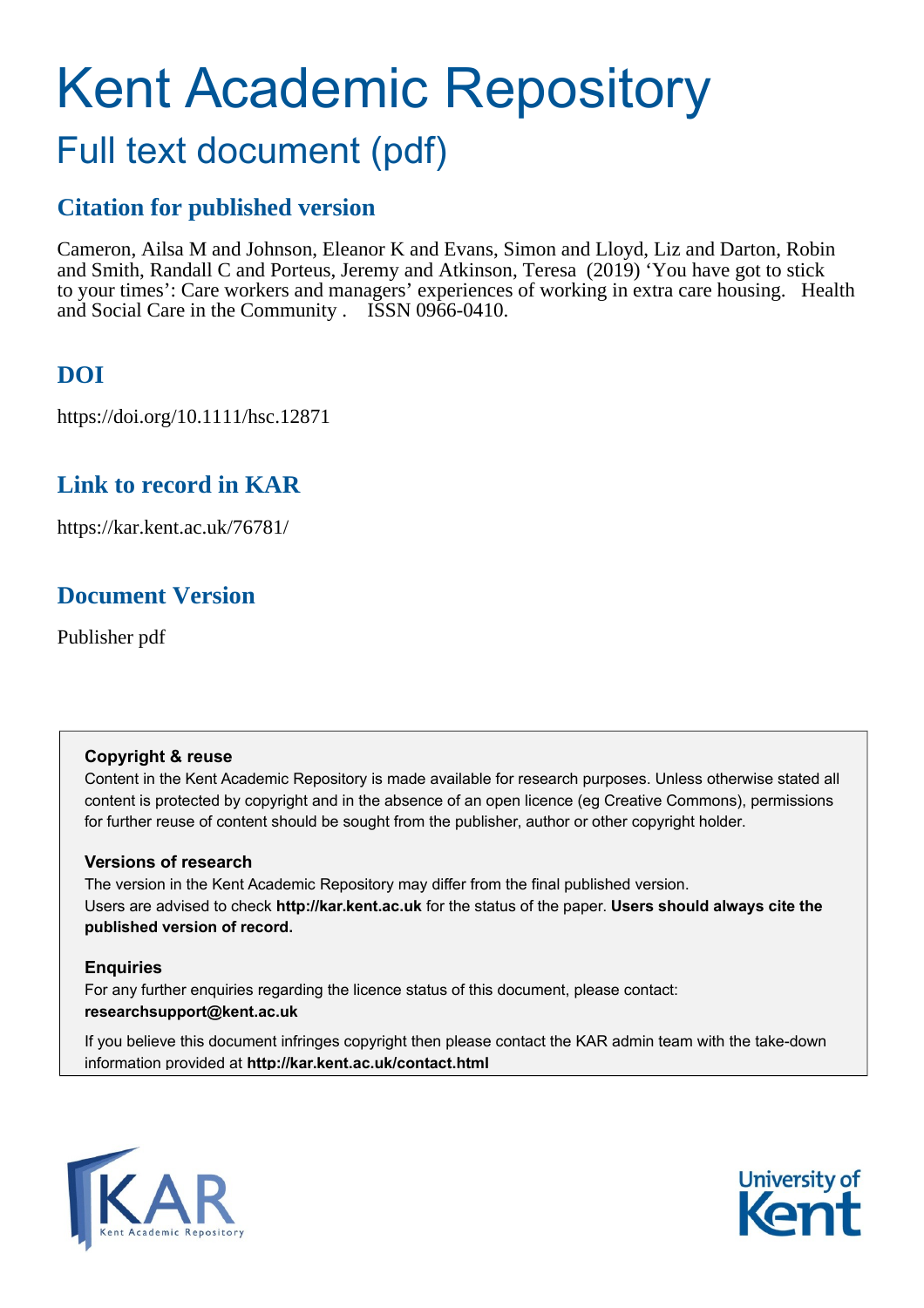#### ORIGINAL ARTICLE

#### **Health and Social Care**

#### WILEY

# **'You have got to stick to your times': Care workers and managers' experiences of working in extra care housing**

|  | Ailsa Cameron $^1\,$ $\bullet$ $\,$ $\,$ Eleanor K. Johnson $^1\, \bullet$ $\,$ $\,$ Simon Evans $^2\, \bullet$ $\,$ $\,$ Liz Lloyd $^1\, \bullet$ $\,$ $\,$ $\,$ |
|--|-------------------------------------------------------------------------------------------------------------------------------------------------------------------|
|  | Robin Darton $^3\,$ $\bullet$ $\,$ $\,$ Randall Smith $^1$ $\bullet$ $\,$ Jeremy Porteus $^4$ $\,$ Teresa Atkinson $^2$ $\bullet$                                 |

1 School for Policy Studies, University of Bristol, Bristol, UK

<sup>2</sup>Association for Dementia Studies, Institute of Health and Society, St Johns Campus, University of Worcester, Worcester, UK

3 Personal Social Services Research Unit, University of Kent, Canterbury, Kent, UK

4 Housing Learning and Improvement Network, London, UK

#### **Correspondence**

Ailsa Cameron, School for Policy Studies, University of Bristol, 8 Priory Road, Bristol BS8 1TZ, UK. Email: [a.cameron@bristol.ac.uk](mailto:a.cameron@bristol.ac.uk)

#### **Funding information**

National Institute of Health Research School for Social Care Research, Grant/Award Number: CO88/CM/UBDA‐P73

#### **Abstract**

Extra care housing (ECH) has been lauded as an innovative model of housing with care for older people that promotes and supports independent living. The study used a qualitative design to explore how care is delivered in four extra care settings in England over 20 months during 2016–2017. This paper reports findings from semi‐ structured interviews with 20 care workers and seven managers. The article argues that, despite being heralded as a new model, care workers in ECH face similar or‐ ganisational pressures as those working in more conventional settings and, in turn, the care which they are able to provide to residents mimics traditional forms of care.

#### **KEYWORDS**

care work, extra care housing, older people, social care, the organisation of care

#### **1** | **INTRODUCTION**

Improvements in life expectancy over the 20th century, coupled with decreasing fertility rates, have resulted in a substantial ageing of the world's population. Since older people are more likely to expe‐ rience ill health, any expansion in the number of older people within a population will result in a higher prevalence of disability, disease and chronic conditions (Marengoni et al., 2011). Therefore, while improvements in healthcare continue to support increasing life expectancy, bringing benefits to the economy and wider society, they also put pressure on services such as social care and housing (ONS, 2017; Pynoos, 2018).

Within this context it is no surprise that, in the UK, the provision of housing with care has become a key element of adult social care policy and the focus of a growing body of social care re‐ search (Atkinson et al., 2014; Bernard, Bartlam, Sim, & Biggs, 2007;

Croucher, Hicks, & Jackson, 2006). While researchers have explored the supply and provision of various models of housing with care, as well as the experiences of older people living in these settings, less attention has been paid to those working in the sector. In beginning to address this gap, this article reports on the experiences of care workers and their managers working in extra care housing (ECH), an increasingly popular form of housing with care.

#### **2** | **WHAT IS EXTRA CARE HOUSING?**

In 2003 the Department of Health introduced the ECH Fund to support the development of innovative housing with care options for older people (Department of Health, 2003). While there is no agreed definition of ECH, causing problems for older people and their fami‐ lies making decisions about future care (Verbeek et al., 2017), there

This is an open access article under the terms of the [Creative Commons Attribution](http://creativecommons.org/licenses/by/4.0/) License, which permits use, distribution and reproduction in any medium, provided the original work is properly cited.

© 2019 The Authors. *Health and Social Care in the Community* Published by John Wiley & Sons Ltd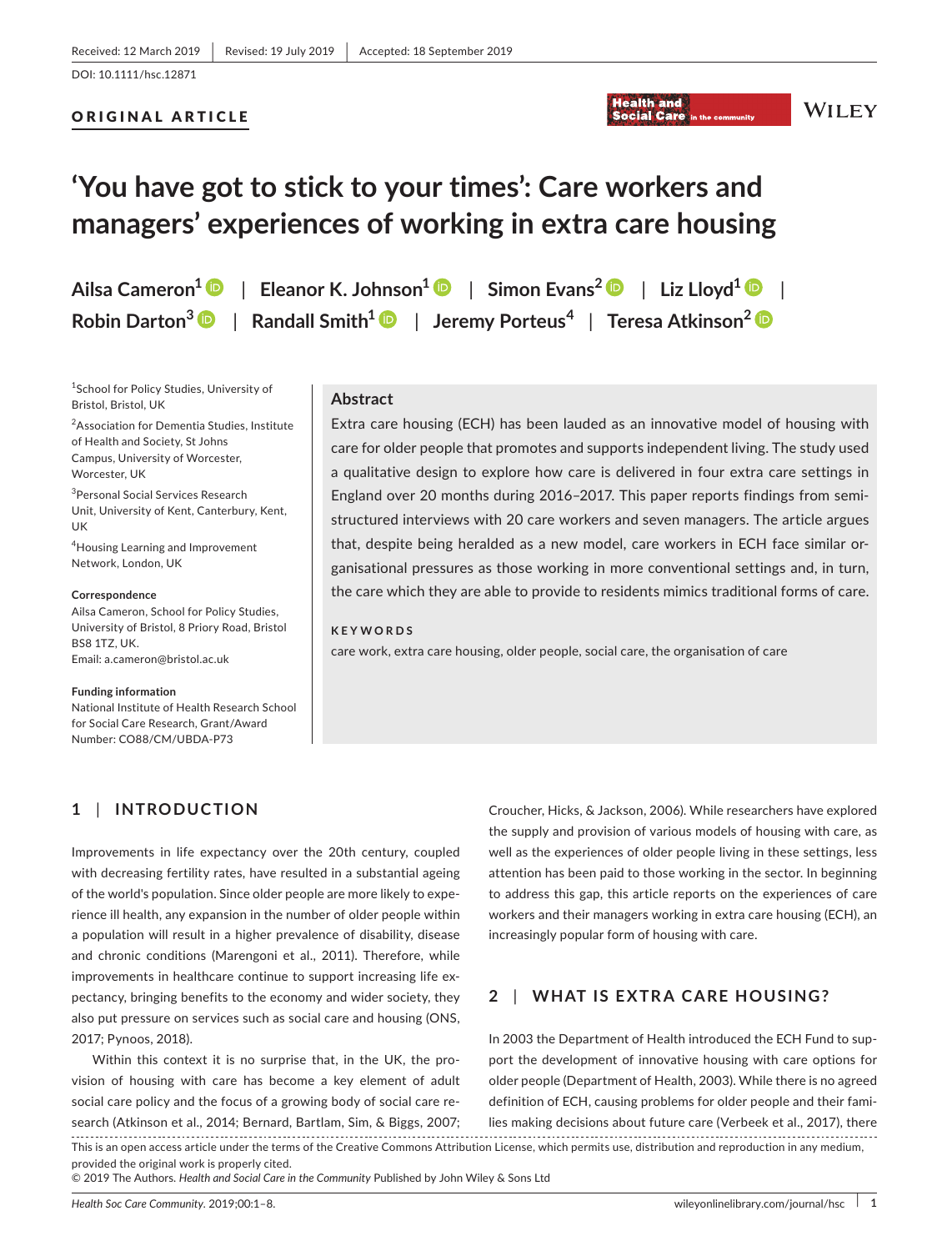**2 CAMERON ET AL.**<br> **2 CAMERON ET AL.**<br> **2 CAMERON ET AL.**<br> **2 CAMERON ET AL.** 

is agreement that it is a distinct alternative to other, more tradi‐ tional, forms of housing and care provision due to three principal characteristics (Evans et al., 2017:20). First, is its focus on 'support‐ ing independent living in self‐contained accommodation for rent, shared ownership or sale'. Second, ECH departs from other forms of housing with care because it provides access to 24‐hr care on‐site. A significant feature of this care is that it should be responsive and flexible, adapting to the changing needs of older people on a perma‐ nent or temporary basis. Finally, a key emphasis of ECH is its pro‐ vision of communal amenities, such as restaurants, gardens and/or social activities. In addition, residents of ECH have an individual legal right under housing law to occupy. The delivery of care is therefore not part of a tenancy agreement or lease; otherwise registration ar‐ rangements would make it a care home. This arrangement is thought to afford residents greater choice and control, and, in terms of care workforce, the ethos is one of 'to do for' not 'to do to'. The develop‐ ment of housing with care is not confined to England. There has been growing interest in this field across America, Australasia and Europe, where it is often referred to as 'retirement living', 'assisted living' or 'special housing' (Howe, Jones, & Tilse, 2013).

Extra care housing preceded many significant social care policy developments in England, including emphases on 'personalisation', 'independence' and 'prevention'. It encapsulates these aspirations and marks a move away from traditional models of residential care associated with institutionalisation (Riseborough, Fletcher, & Gillie, 2015). The provision of additional care on a temporary or permanent basis also reflects an aim to ensure services are personalised and respond to the changing needs of individual residents (Evans et al., 2017). The availability of care alongside the provision of communal amenities is thought to support older people to live independently for longer (Evans & Vallelly, 2007). Furthermore, ECH has been iden‐ tified as a potential solution to problems of social isolation and loneli‐ ness (Callaghan, Netten, & Darton, 2009), poor social care outcomes (Bäumker, Netten, & Darton, 2010) and the higher costs associated with residential care (Holland et al., 2015). Researchers have identified that older people living in ECH have high levels of overall satisfac‐ tion with their quality of life and social lives (Evans & Vallelly, 2007).

Some research reports less positive experiences, such as a lack of resident satisfaction with care provision (Phillips, Dobbs, Burholt, & Marston, 2015), planned care needs being addressed inappropri‐ ately (Wright et al., 2010) and, in particular, loneliness has featured as a significant problem (Burholt, Nash, & Philips, 2013). More recent evidence indicates that the population served by ECH is changing. Skills for Care (2017) suggests that local authority funding for ECH residents is increasingly limited to individuals who have high care needs and that this has an impact upon both existing residents of ECH and the workers who support them.

The research evidence on paid care work suggests that the UK's social care sector faces a number of challenges, including poor re‐ cruitment, low pay, low staffing levels, and high turnover (Hussein, Ismail, & Manthorpe, 2016) and the need for appropriate training of care workers (Gospel, 2015). The literature also suggests an increas‐ ing tendency towards the routinisation of care work undermining

#### What is known about this topic

- Extra care housing (ECH) is a form of housing with care for older people.
- ECH aspires to support older people to live independently for longer through the flexible provision of care in residents own apartments.
- Similar schemes exist in America and Europe, where they are known as 'retirement living', 'assisted living' or 'special housing'.

#### What this paper adds

- The population living in ECH is changing, with more people having complex needs.
- Managers report that these changes are impacting on the way in which care is organised.
- Care workers report that these changes are undermining the ability of ECH to provide responsive and flexible care to residents.

aspirations for greater flexibility and personalisation of care (Atkinson & Crozier, 2016; Kadri et al., 2018) and a shift in bureaucratic tasks (paperwork) to care workers (Killett et al., 2016). However, since the literature focuses almost exclusively on paid care work in residen‐ tial, nursing and domiciliary care, little is known about the conditions and experiences of care workers in ECH. Although early evidence suggested a higher ratio of staff hours to residents in ECH compared to other forms of residential care for older people (Callaghan, 2008; Croucher et al., 2006).

#### **3** | **DESIGN AND METHODOLOGY**

The Provision of Social Care in Extra Care Housing for Older people (ECHO) study set out to investigate how care is negotiated and de‐ livered in ECH schemes. The study took place in two areas: a unitary authority (area 1) and a county council two-tier authority (area 2). The areas were chosen to reflect geographical difference and different pressures faced by authorities: urban and increased pressure on land (area 1) and, rural and over provision (area 2). Four ECH schemes were recruited. Sites A and B were based in the unitary authority. Site C, a specialist dementia setting and site D was based in the county coun‐ cil. Table 1 reports the characteristics of the schemes.

Each scheme was visited on four occasions. Semi‐structured interviews were held with residents, care workers and managers of schemes, as well as with commissioners of services (Brinkmann & Kvale, 2015). Residents were interviewed four times across 20 months, managers of schemes and commissioners were inter‐ viewed twice, at the beginning and the end of the study, and care workers were interviewed once. An introductory meeting was held with staff and residents at each site prior to fieldwork, to recruit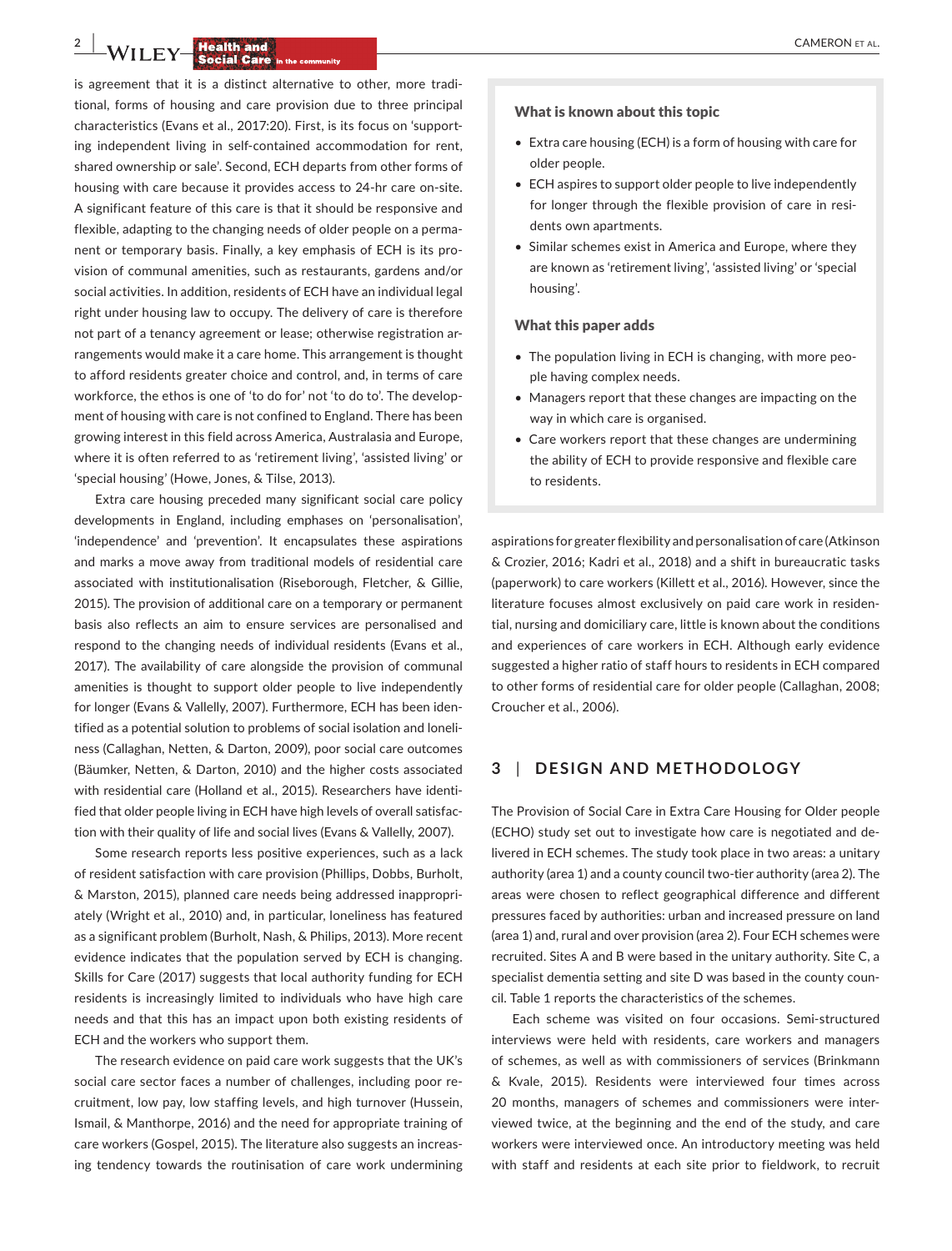#### TABLE 1 Characteristics of schemes

| Area 1<br><b>Unitary Authority</b> | Site A | Housing and care provider (not for<br>profit), 54 flats, rent (social land-<br>lord), built in 1977, amalgamated<br>with another site in 2007                                                                                                                                                  |
|------------------------------------|--------|------------------------------------------------------------------------------------------------------------------------------------------------------------------------------------------------------------------------------------------------------------------------------------------------|
|                                    | Site B | Housing and care provider (not for<br>profit), 49 flats, rent (social land-<br>lord), in operation for 12 years                                                                                                                                                                                |
| Area 2<br>County Council           | Site C | Separate housing and care providers<br>(care provider is not for profit,<br>housing provider is non-asset hold-<br>ing, non-charitable registered so-<br>ciety), 42 flats, rent, built in 2015.<br>Specialist dementia scheme                                                                  |
|                                    | Site D | Separate housing and care providers<br>(care provider is not for profit,<br>housing provider is non-asset<br>holding, non-charitable registered<br>society), 95 flats, available for rent,<br>shared ownership or leasehold sale,<br>majority self-funders, built in 1998,<br>extended in 2015 |

participants. All participants gave written consent prior to the interview. Ethical approval was granted by the Social Care Research Ethics Committee (15/IEC08/0047).

In total, 20 care workers took part in interviews – five from each site – which lasted between 20 and 30 min and took place during or after their shifts. The interviews covered a range of topics including their roles, training and perceptions about ECH. Interviews with man‐ agers lasted 60–90 min and explored organisational issues related to how care and support was arranged as well as questions about the policy and practice context. Three of the managers who were inter‐ viewed at the beginning of the study left and had been replaced by the time of the second interview, making the final manager sample seven.

All interviews were digitally recorded and transcribed in full. A sample of transcripts was read by one member (AC) of the team in order to develop a coding frame which incorporated a priori codes (for example, related to work pressures) and supplemented with themes arising inductively (for example, unmet need for care). The coding frame was tested and verified by other members of the team (EJ,TA). The full dataset was coded and then organised in relation to emerging themes such as the organisation of care (Spencer, Ritchie, Ormston, O'Connor, & Barnard, 2014).

This paper presents findings from interviews with care workers and their managers. Data are presented using participant codes, for example SACW1 refers to site A, care worker 1. Findings from anal‐ ysis of the longitudinal data collected from residents are reported elsewhere (Johnson et al., 2019).

#### **4** | **FINDINGS**

The findings are presented under five themes which emerged during the analysis and helped explain patterned responses. The themes draw attention to the organisational challenges facing ECH, which appear to be undermining the flexibility and person-centred objectives at the heart of the model. The themes are as follows: the care worker role; the organisation of care; planning and flexibility; changes in resident mix; and favours.

Before presenting the data, some background information about the sample is provided. All of the managers in this study had previous experience of working in ECH or in traditional forms of care, such as residential care. The length of time that managers had been in post ranged from 6 months to 5 years. For the 20 care workers who took part, this range was greater: six care workers had worked in their current role for less than 12 months, six for between 1 and 5 years, and the remaining eight care workers for at least 5 years, 12 of the 20 had previously worked in the care sector. All participants were women. Despite the similarity in the nature of their work, the role titles of the care workers varied and included care worker, care assistant and care and support worker. There appeared to be little practical distinction between 'care' and 'support' roles. The care worker sample included one deputy manager and three team leaders who all worked full‐time, while the remaining 16 care workers worked part-time. Care workers' contracted hours ranged from 10 to 30 per week. For the purpose of this article, the terms 'care worker' and 'team leader' are used to refer to those participants who were not managers.

#### **4.1** | **THE CARE WORKER ROLE**

When care workers were asked to describe their role, the aims of ECH in relation to supporting people to live as independently as pos‐ sible, as well as wider policy objectives about choice and control, were implicit in their descriptions. For example, at site B, a team leader who had worked at the scheme for 9 years said:

> Basically, the work I feel I do here is we assist vulner‐ able adults to have more of an independent life, so by doing small tasks for them like helping them to make their food, their personal care, just making their lives a lot easier (SBCW2).

A care worker at site D reported that their role included support tasks, such as escorting to 'the social club or the lounge or the hair‐ dressers [or] just a few like house bits like packing washing away and just washing-up' (SDCW5). For residents with minimal care needs, the role could involve making a 'welfare visit'. For example, at site A, a care worker described that, for one resident, 'we don't do any care […] we have a chat with her, make sure she's not fallen in the night' (SACW5). Such opportunities to talk with residents helped build rapport and were seen as an essential element of the care role for many of the care workers and indeed, these accounts reflect the aspirations of ECH. A team leader at site A, who had previously worked in residential care, suggested that ECH offered an alternative to traditional residential care. She explained:

> I like the idea of ECH. Like I said I worked in a care home, didn't like it, but here […] I like the kind of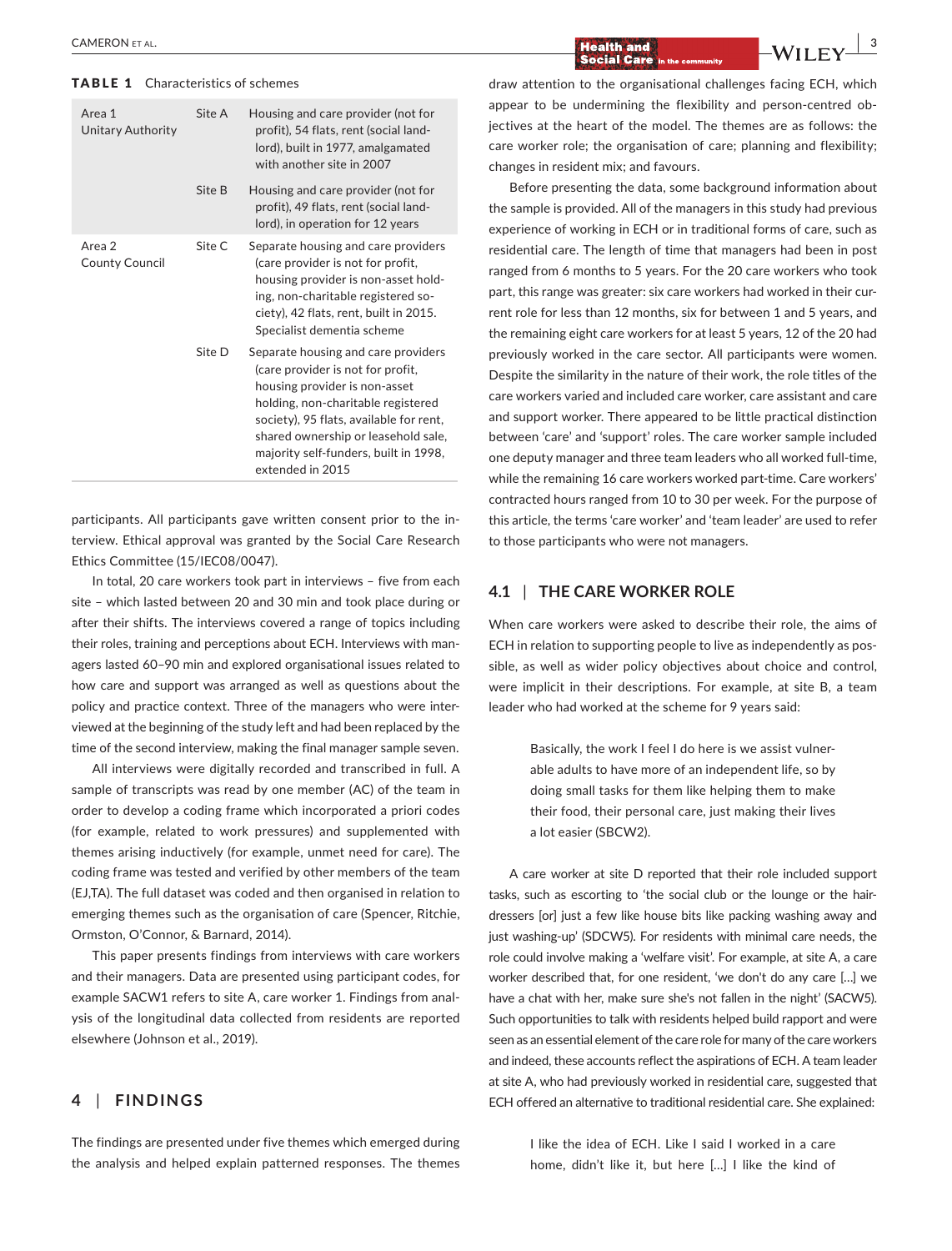**4 WILEY Realth and <b>Social Care** in the community **and CAMERON ET AL.** CAMERON ET AL.

accommodation, I think it promotes independence, the people can still do quite a lot for themselves […] and they can have fulfilled lives (SACW1).

In contrast, a small number of care workers described their role in terms of a series of tasks to perform and spoke about their work in a more detached and mechanistic manner, reminiscent of traditional forms of residential and domiciliary care (Lee‐Treweek, 1997). At site D, a care worker described her role as:

> Getting people up and washed and dressed, show‐ ered or bathed in the morning, make breakfast […] Erm obviously put clean clothes on of their choice, whatever they want to wear erm always give them choice and obviously making sure their well‐being is alright (SDCW1).

Similarly detached accounts were offered by care workers at other sites. For example, at site B a participant commented: 'I do a little bit of everything, personal care, housework, help with their medication. Sometimes I feel like a general dogsbody' (SBCW1). Independence and choice were sometimes alluded to in these descriptions but echoing findings from research into domiciliary care work (Atkinson & Crozier, 2016), the functionality of the care encounter comes to the foreground.

#### **4.2** | **THE ORGANISATION OF CARE ('RUNS')**

Across all sites, the daily routines of staff were organised into a series of sequential visits to residents' apartments which ranged in time from 15 min to 1 hr and 15 min. Care workers from three of the four sites routinely referred to these as 'runs', which consisted of each care worker being given a worksheet at the beginning of their shift. This worksheet set out the time at which they were to visit each resident, the nature of the task to perform and the time this should take. Although no participants at site C used the term 'run' to describe the organisation of their work, they described a similar system. One care worker told us 'you come in and you'll pick up your […] rota and it will give you your times and what resi‐ dents you're going to visit that day' (SCCW3). Managers at three of the sites also used the term 'run' to explain the organisation of care. The manager at site D described how the care needs of residents informed the structure of the staff rota saying 'We've moved to a completely domiciliary care profile of rostering […] the support that somebody needs is picked up and dropped into a run' (SDM1).

'Runs' were a source of frustration to many, largely because of the focus on a 'time‐and‐task' approach (Garwood, 2010). As a care worker at site A noted, 'You do get stressed sometimes when you've got to rush. You have got to stick to your times' (SACW2). Staff shortages were an additional pressure that exacerbated the challenges of a time‐and‐task‐based approach. A care worker at site B described the impact of these on her interactions with residents saying, 'If we're short one member, cause then you have to split a

run, which means you have a lot more people […] and you don't have that extra time then to have that little talk with them. You're literally in and out' (SBCW4).

Many participants wanted to spend more time with residents just talking, they valued these interactions and thought they were beneficial to residents' well‐being. However, such 'everyday' inter‐ actions were compromised by the way in which care was organised. A new member of staff at site C said she was struggling to get used to her work, reporting that she found it difficult to stick to her times 'because I want to spend more time talking to them [residents]' (SCCW4).

#### **4.3** | **PLANNING AND FLEXIBILITY**

Not all residents of ECH have care needs, many move into ECH as a pre-emptive strategy to maintain independence (Kneale & Smith, 2013). However, all of the schemes reported undertaking initial as‐ sessments of care needs before older people moved into the schemes or, when care needs emerged. The study also revealed similarities in how changes in the care needs of residents, a key focus of ECH and often referred to as 'unplanned care', were identified and how these changes were responded to by service providers and care workers. Sometimes changes in care needs were raised by residents, or their families, and discussed with care managers. In other cases, changes were necessitated after a period of hospitalisation or a change in health status. However, in most cases, they were identified by care workers who either noted a persistent additional need, such as social isolation, or responded to an immediate need for additional care, for example if a resident had a fall which impeded mobility and self‐care. In these instances, care workers logged 'unplanned care', in the pa‐ perwork attached to their 'run' or they mentioned it to managers. As a care worker at site A described:

> 'Normally if it's additional care, if it's needed there and then, they've taken longer than their time, we have got a worksheet […] which you fill out. The office then sees that and […] it might be a one off that day. But if it's happening quite regularly then obviously they've got to speak to […] their support workers or social workers or what have you say 'right they actually need extra care because this is not working out now' (SACW2).

In one‐off cases 'unplanned care' was accommodated within the work for that shift. However, if the need arose regularly the resident would be reassessed. If the care needs of self-funding residents changed, necessitating more care on a regular basis, then a senior carer or the manager would speak to them individually, or would contact their family, to discuss changing the care plan to include the additional care and associated cost.

In 2016, the local authority contract for publicly funded residents in area 1 was amended to cater specifically for unplanned care: 20% of the care provided was expected to meet unpredictable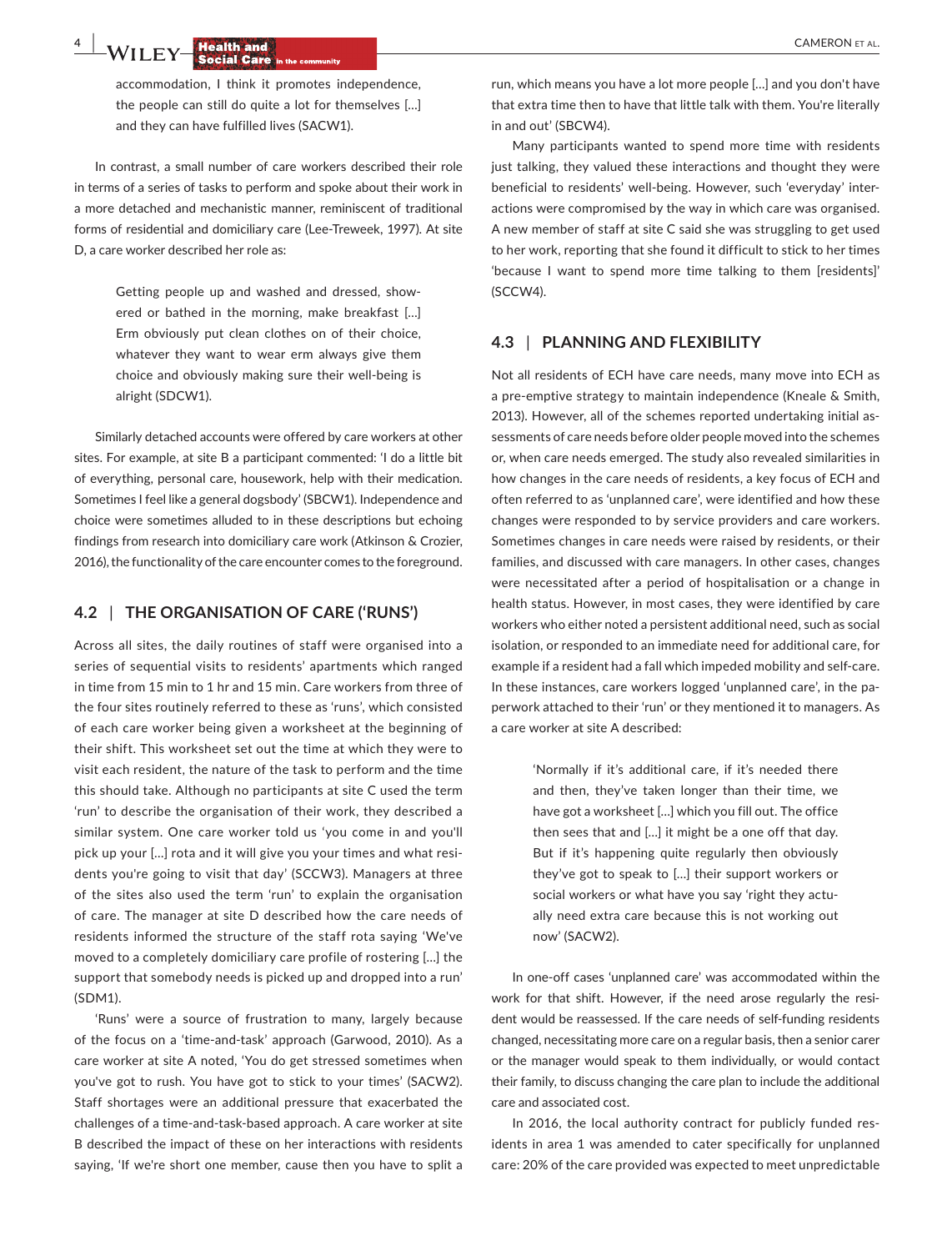or complex needs, while 40% was allocated to people requiring 5–15 hr of care per week and 40% was allocated to people requir‐ ing over 15 hr per week. In area 2 the contract allowed care provid‐ ers to increase the amount of care for local authority residents for a limited period of up to 3 days and then another 3 days to support a change in care needs before assessment was required. The contractual amendment in area 1 appeared to reflect the increasing complexity of the care needs of residents who were moving into ECH.

Generally, social service departments responded positively to requests for increased funding; however, the speed of response varied, with the consequence that managers had to cover increased care costs until the request was granted with payments often, but not always, back dated. For example, the manager at site A reported:

> 'If we have somebody that needs emergency care and they need that care to go in place we will put that care into place. At the same time we will send an email to [name of local authority] to say, this person needs this because of X, Y and Z this is an urgent review and this care needs to start as of today, I need an urgent response' (SAM2).

This manager said that, in most but not all instances, the local au‐ thority would 'back pay' the additional costs but her main concern in these situations was the delivery of the care and 'making sure it's the closest thing to person‐centred and it's around that person not based around a contract' (SAM2). Similar delays were noted at site B, where the manager reported that she had been waiting over 3 months for the authority to review a case but, in the meantime, the organisation was 'funding that ourselves […] There's nothing you can do is there? The lady needs the extra care' (SBM2). Such delays were not confined to area 1. The manager at site C told us of similar delays in back dating funding for changes in care.

#### **4.4** | **CHANGES IN RESIDENT MIX**

Reflecting findings from Skills for Care (2017), at two of the sites there was a sense that the needs of those entering ECH, particu‐ larly those who were publicly funded, were changing. At site A, the manager reported they were accepting residents with 'quite complex mental health needs. And exhibiting quite challenging behaviour […] not just to our staff but also to other tenants'. She went on to say 'my [residents with] complex needs are kind of taking over everything else at the moment, I need to find some balance' (SAM1). Similarly, a team leader at site B, who had worked there for 17 years, told us:

> 'I would say from the time I've worked here it's getting progressively […] higher care if you know what I'm try‐ ing to say. Because when I first came to work here it was literally making the meal for somebody and now it's more of the personal care that's come in, more manual handling' (SBCW2).

# **|** CAMERON et al. **5**

For sites A and B, which were based in area 1, this increase in care needs might, in part, be explained by changes to the local authority nomination process in 2016, which required that all publicly funded residents were to have care needs of at least 5 hours a week to be eligible to move into ECH. At all sites, we were told that organising staff rotas was difficult when care needs fluctuated significantly and that these difficulties were compounded when new residents moved in with complex needs. This was particularly challenging at site C, the specialist dementia scheme, where the manager said:

> 'If you've got somebody who's got a really high need who's potentially going to need a lot of unplanned care, that's going to then impact on the care that we're delivering for the other clients. It's going to impact on the safety of the scheme and it's going to impact on the staff' (SCM1).

Difficulties in managing staffing levels were also experienced when residents with high care needs were admitted to hospital, died or moved elsewhere. For example, the manager at site D told us how several residents with high care needs had recently died and, as a consequence, the scheme was delivering:

> '150 to 200 hours less care [a week]. So for us now that is difficult, because I need to balance care needs, I need to balance budget, I also need to look at the kind of care levels that are coming in, cause clearly I need them to be quite high' (SDM2).

She went on to describe the process of managing changes in the hours of care needs required by residents as a 'constant battle'. Taken together these findings suggest that the capacity to respond flexibly to the changing care needs of residents, a central aspiration of ECH, was being compromised.

#### **4.5** | **FAVOURS**

Although there were formal processes through which to record and respond to unplanned care needs at each site, we also identified examples of care workers doing what we have called 'favours' for individual residents. 'Favours' were related to tasks that were not recorded in the care plan and did not appear in a 'run'. While 'favours' were occasionally fitted into a shift, akin to what Dyck and England have termed 'extras' (2012), most often they were undertaken in the care workers' own time. They related to activities that might better be thought of as informal or 'familial' care. For example, several care workers told us that, if asked, they would buy a resident a pint of milk if they were going shopping themselves, or they would post a letter for a resident on their way home. Doing these 'favours' appeared to operate as a strategy to compensate for the rigid way in which care was organised (Tufte, 2013). A care worker at site C, the specialist dementia setting, reported spending time decorating a cake with a male resident in his own apartment. She explained: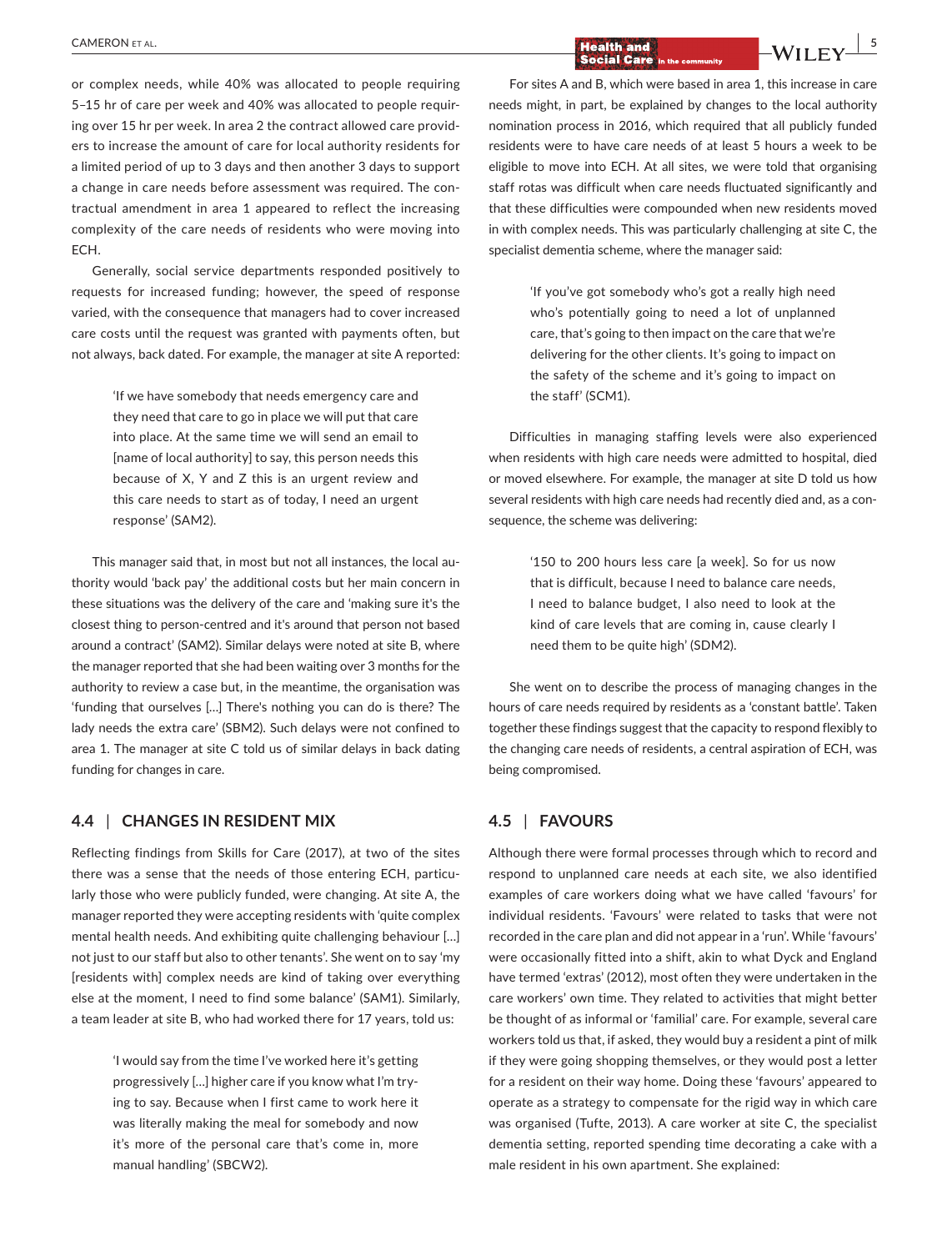**6 WILEY Realth and <b>CAMERON ET AL.**<br> **EXECUTEY Social Care** in the community

'[…] it's a bit of a task for him to do, just putting the sweets on but he seemed to enjoy it. Yeah so that was off my own back not something that was in the care plan' (SCCW1).

Care workers often justified doing 'favours' on the basis that the resident did not have family members living locally. For example, at site D, a care worker told us that she occasionally did some laundry for a resident and painted another resident's nails 'because I had a bit of time. It wasn't in the care plan but […] I sat with her and done that for her' (SDCW5). Similarly, a care worker at site A described making alterations to an apron for a resident as well as visiting another resident in hospital. She said 'I went to see her a couple of times. Took her wash‐ ing, washed it, took it back' (SACW2).

At each site, we were told by managers, and sometimes care workers, that they were not supposed to do such 'favours', usually citing reasons of efficacy and fairness. At site A, a team leader explained that it did not make any business sense to do unfunded work and it also led to a lack of equity between residents. She said:

> '[…] that's not how the business should work and I strongly believe in that because it's not about me being kind, but it's not fair you know I'm kind of charging one person for the shopping but for the other one I will do for free […] where is the equality' (SACW1).

#### **5** | **DISCUSSION**

Extra care housing was heralded by policy makers as a new model of housing with care for older people based on values of promoting independence and enabling older people to live in their own apartments and have more choice and control over their lives (DH, 2003). Many of the care workers and managers appreciated the different ethos that ECH was based on and found it to be a rewarding sector to work in. However, given the multiple pressures within the sector, it was not surprising that our data revealed their impact, particularly on the way in which care was organised and the challenges that this posed for managers and care workers. These pressures were intensi‐ fied by changes in the population moving into ECH.

While ECH was originally designed as a model of housing with care that provides care in a manner which is flexible and responsive to the changing needs of residents, the multiple pressures faced by the schemes appear to have undermined this vision. A responsive and flexible approach to the provision of care and support necessitates funding levels that allow for some 'slack' in the staffing arrangements within ECH, for example the use of 'floating support' (Twyford, 2018). This would enable staff to respond to immediate changes in need without compromising the care provided to other residents or negatively impacting upon the working conditions and practices of care workers. Organising care into 'runs' is a pragmatic approach to staff

management, one that replicates the organisation of care in traditional residential and domiciliary settings. However, organising care in this way undercuts ideas about flexibility and person-centred care which are at the heart of the ECH ideal. The rigidity and timing of 'runs' ap‐ peared to undermine the sense of independence and control that ECH was meant to foster. For managers conscious of their budget, organ‐ ising care into 'runs' is thought to be efficient of time and money. A further consequence of this practice, however, is that care work is reduced to a series of functional tasks, devoid of social interaction (Lee‐ Treweek, 1997).

The financial and demographic pressures facing local authorities have, in some areas (including Area 1), resulted in changes to the eligibility criteria for publicly funded ECH, directly impacting the nature of care needs among ECH populations (Skills for Care, 2017; West, Shaw, Hagger, & Holland, 2017). The increasing prevalence of those living with dementia places additional demands on the organisation of care. In addition, the growing numbers of people moving into ECH with complex needs – such as alcohol dependency and/or behaviours that challenge – requires a flexible and person‐centred approach to care provision. Such changes to the ECH population are likely to result in more unplanned care needs, making care work less predictable and less amenable to current forms of workforce planning and scheduling.

The consequence of these changes is as yet undocumented, but this study reveals that the pressures in ECH mirror those faced by care workers in traditional settings. This is concerning given what we know about the impact which conditions of work in the social care sector have upon employee recruitment and retention. Elsewhere, low staffing is a common way to reduce costs, which results in care workers struggling to keep up with basic care activities, undermining their efforts to individualise caregiving and, in turn, causing stress, exhaustion and burnout (Lloyd, Banerjee, Harrington, Jacobsen, & Szebehely, 2014). While a 'time‐and‐task'‐based approach to the delivery of care may reduce the costs of care provision in ECH (Garwood, 2010), for the care workers in this study, this approach restricted their ability to spend time with residents causing stress and frustration and, reducing their role to a series of tasks (Kadri et al., 2018). Indeed, the pressures that care workers face were sim‐ ilar to those encountered in the domiciliary care sector where the routinisation of work appears to have reduced the quality of care provided (Atkinson & Crozier, 2016). Such pressures may exacerbate the recruitment and retention of care staff in this sector (Moriarty, Manthorpe, & Harris, 2018).

The care workers in this study emphasised their alignment with the principles of ECH, valuing the relational aspects of care and the ability to encourage independence and choice among residents. Given the importance which care workers attached to the relational elements of their work, it is perhaps unsurprising that we found ex‐ amples of them subverting some of the workplace pressures that they were experiencing by providing 'favours'. In common with previous research, these 'favours' (or 'extras') were underpinned by person‐centred principles, such as talking to and interacting with residents, responding to their individual interests and needs (Dyck & England, 2012). 'Favours' were often targeted at those elements of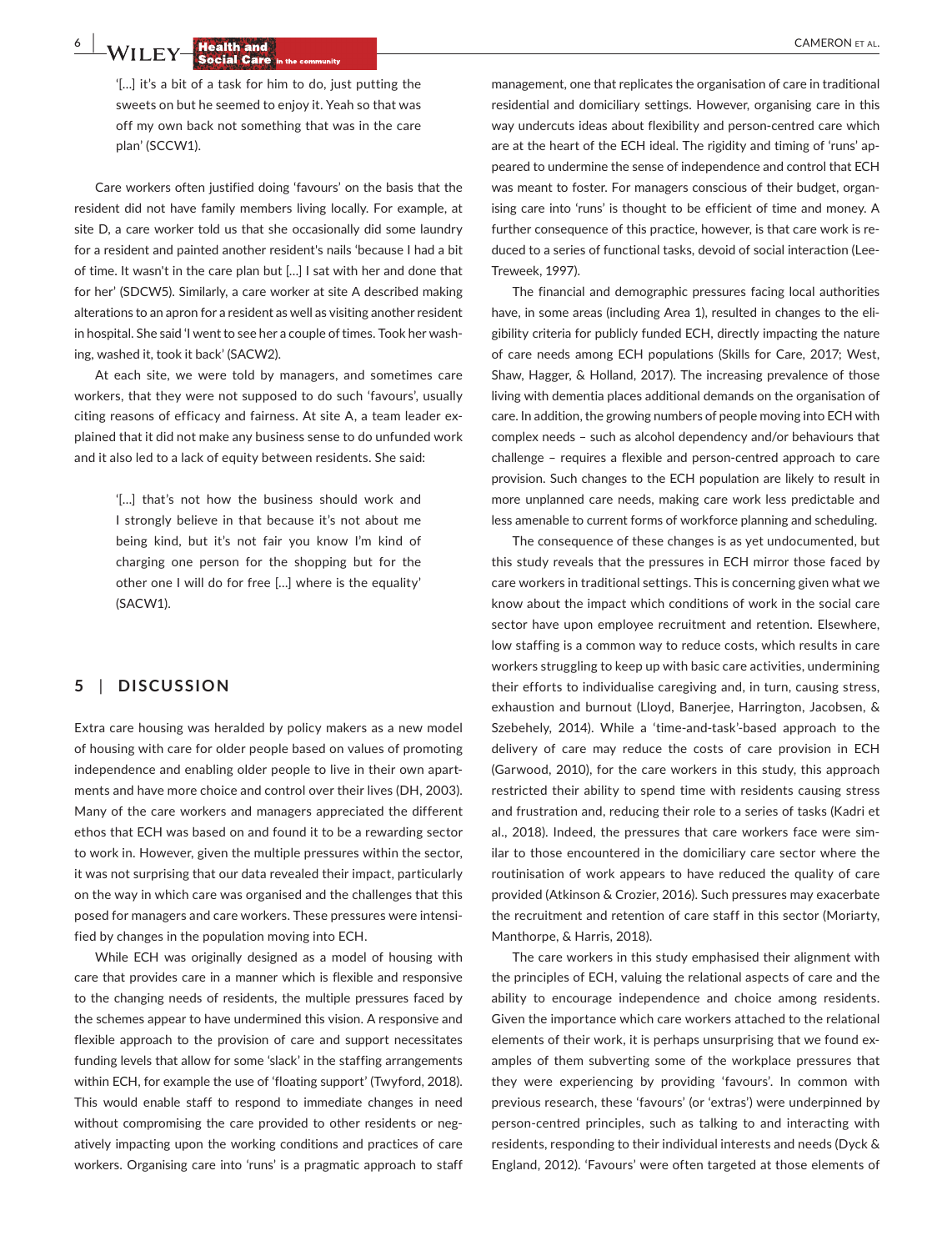care which are difficult to predict and measure; activities which are not easily subjected to a 'time‐and‐task' oriented systems of com‐ missioning and workplace organisation but, viewed by care workers as essential to 'meaningful care work' (Tufte, 2013:110).

#### **6** | **LIMITATIONS**

This paper report findings drawn from a larger study explore the changing care needs of residents of ECH. While this paper provides some insight to the experiences of care workers it suggests the need for a more complex study incorporating other methods, such as dia‐ ries, as a means to determine the impact of the challenges faced by care workers on their working practices, as well as on the care re‐ ceived by residents.

#### **7** | **CONCLUSION**

As previous research has noted, ECH has the potential to support older people to live independently with care provided flexibly when required (Holland et al., 2015). However, the provision of extra care is not without its challenges and in the context of financial and demographic changes, the ability of care workers to respond flexibly, which was the founding premise of ECH, has be‐ come increasingly constrained. Far from offering an alternative to traditional forms of care, this article suggests that managerial con‐ cerns, driven by commissioning systems focused on 'task' rather than 'experience', are undermining attempts to provide person‐ centred care. With this in mind, it is imperative that local author‐ ity commissioners work in partnership with providers to ensure that the founding principles of ECH are upheld. In addition, it is important to continue to research the experiences and perspec‐ tives of those working in ECH if we are to defend and preserve the important contribution that ECH can make in preserving the independence of people with increasing care needs.

#### **CONFLICT OF INTEREST**

This article presents independent research funded by the NIHR School for Social Care Research. The views expressed in this pub‐ lication are those of the authors and not necessarily those of the NIHR School for Social Care Research or the Department of Health and Social Care, NIHR or NHS.

#### **ORCID**

*Ailsa Camero[n](https://orcid.org/0000-0003-0201-0993)* <https://orcid.org/0000-0003-0201-0993> *Eleanor K. Johnso[n](https://orcid.org/0000-0003-0968-3859)* <https://orcid.org/0000-0003-0968-3859> *Simon Evan[s](https://orcid.org/0000-0002-2919-8167)* <https://orcid.org/0000-0002-2919-8167> *Liz Lloyd* <https://orcid.org/0000-0002-9624-9614>

 **|** CAMERON et al. **7**

*Robin Darton* <https://orcid.org/0000-0002-8242-790X> *Randall Smith* <https://orcid.org/0000-0002-7997-5104> *Teresa Atkinson* <https://orcid.org/0000-0003-2020-7239>

#### **REFERENCES**

- Atkinson, C., & Crozier, S. (2016). Fragmented time and domiciliary care quality: 'No one sets out to provide bad care, but you're dragged to it, dragged into the gutter. CIPD Applied Research Conference. Retrieved from [https://www.cipd.co.uk/Images/fragmented-time](https://www.cipd.co.uk/Images/fragmented-time-and-domiciliary-care-quality_2016-no-one-sets-out-to-provide-bad-care-but-you-re-dragged-to-it-dragged-into-the-gutter_tcm18-20007.pdf)[and-domiciliary-care-quality\\_2016-no-one-sets-out-to-provide](https://www.cipd.co.uk/Images/fragmented-time-and-domiciliary-care-quality_2016-no-one-sets-out-to-provide-bad-care-but-you-re-dragged-to-it-dragged-into-the-gutter_tcm18-20007.pdf)[bad-care-but-you-re-dragged-to-it-dragged-into-the-gutter\\_tcm18-](https://www.cipd.co.uk/Images/fragmented-time-and-domiciliary-care-quality_2016-no-one-sets-out-to-provide-bad-care-but-you-re-dragged-to-it-dragged-into-the-gutter_tcm18-20007.pdf)[20007.pdf](https://www.cipd.co.uk/Images/fragmented-time-and-domiciliary-care-quality_2016-no-one-sets-out-to-provide-bad-care-but-you-re-dragged-to-it-dragged-into-the-gutter_tcm18-20007.pdf)
- Atkinson, T. J., Evans, S., Darton, R., Cameron, A., Porteus, J., & Smith, R. (2014). Creating the asset base–a review of literature and policy on housing with care. *Housing, Care and Support*, *17*(1), 16–25. [https://](https://doi.org/10.1108/QAOA-02-2015-0008) [doi.org/10.1108/QAOA-02-2015-0008](https://doi.org/10.1108/QAOA-02-2015-0008)
- Bäumker, T., Netten, A., & Darton, R. (2010). Costs and outcomes of an extra care housing scheme in England. *Journal of Housing for the Elderly*, *24*(2), 151–170. [https://doi.org/10.1080/0276389100](https://doi.org/10.1080/02763891003757098) [3757098](https://doi.org/10.1080/02763891003757098)
- Bernard, M., Bartlam, B., Sim, J., & Biggs, S. (2007). Housing and care for older people: Life in an English purpose‐built retirement village. *Ageing & Society*, *27*(4), 555–578. [https://doi.org/10.1017/S0144](https://doi.org/10.1017/S0144686X07005983) [686X07005983](https://doi.org/10.1017/S0144686X07005983)
- Brinkmann, S., & Kvale, S. (2015). *Interviews*. London: Sage.
- Burholt, V., Nash, P., & Philips, J. (2013). The impact of supported living environments on social resources and the experience of loneliness for older widows living in Wales: An exploratory mediation analy‐ sis. *Family Science*, *4*(1), 121–132. [https://doi.org/10.1080/19424](https://doi.org/10.1080/19424620.2013.870811) [620.2013.870811](https://doi.org/10.1080/19424620.2013.870811)
- Callaghan, L., Netten, A., & Darton, R. (2009). *The development of social well‐being in new extra care housing schemes*. York: Joseph Rowntree Foundation.
- Croucher, K., Hicks, L., & Jackson, K. (2006). *Housing with care for later life: A literature review*. York, UK: York Policy Press in association with the Joseph Rowntree Foundation.
- Department of Health (2003). *Extra care housing for older people: An intro‐ duction for commissioners*. London: Department of Health.
- Dyck, I., & England, K. (2012). Homes for care: Reconfiguring care rela‐ tions and practices. In C. Ceci, K. Bjornsdottir, & M. E. Purkis (Eds.), *Perspectives on care at home for older people* (pp. 62–77). New York: Routledge.
- Evans, S., Atkinson, T., Darton, R., Cameron, A., Netten, A., Smith, R., & Porteus, J. (2017). A community hub approach to older people's housing. *Quality in Ageing and Older Adults*, *18*(1), 20–32. [https://doi.](https://doi.org/10.1108/QAOA-02-2015-0008) [org/10.1108/QAOA-02-2015-0008](https://doi.org/10.1108/QAOA-02-2015-0008)
- Evans, S., & Vallelly, S. (2007). *Social well‐being in extra care housing*. York: Joseph Rowntree Foundation.
- Garwood, S. (2010). *Extra care housing and dementia commissioning checklist, July, Department of Health National Dementia Strategy Implementation Group*. London: Department of Health.
- Gospel, H. (2015). Varieties of qualifications, training, and skills in long‐term care: A German, Japanese, and UK Comparison. *Human Resource Management*, *54*(5), 833–850. [https://onlinelibrary.wiley.](https://onlinelibrary.wiley.com/doi/full/10.1002/hrm.21714) [com/doi/full/10.1002/hrm.21714](https://onlinelibrary.wiley.com/doi/full/10.1002/hrm.21714)
- Holland, C., Carter, M., Cooke, R., Leask, G., Powell, R., Shaw, R., & West, K. (2015). *Collaborative research between Aston Research Centre for Healthy Ageing (ARCHA) and the ExtraCare Charitable Trust*. Retrieved from Aston University Website: [www.aston.ac.uk/EasySiteWeb/](http://www.aston.ac.uk/EasySiteWeb/GatewayLink.aspx?alId=245545) [GatewayLink.aspx?alId=245545](http://www.aston.ac.uk/EasySiteWeb/GatewayLink.aspx?alId=245545)